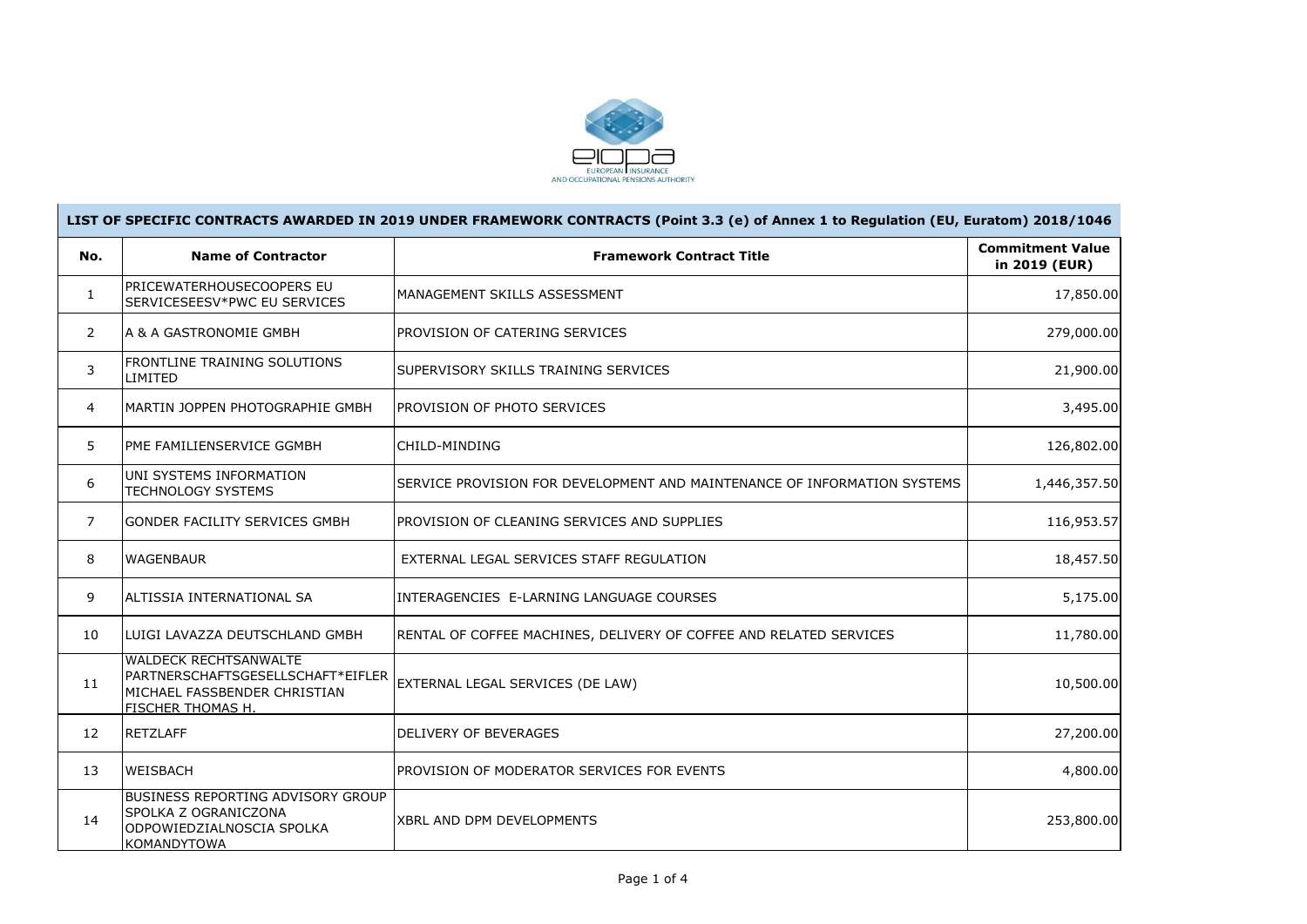| No. | <b>Name of Contractor</b>           | <b>Framework Contract Title</b>                                                                                                       | <b>Commitment Value</b><br>in 2019 (EUR) |
|-----|-------------------------------------|---------------------------------------------------------------------------------------------------------------------------------------|------------------------------------------|
| 15  | GOPA COM.                           | STRATEGIC COMMUNICATION SERVICES - MEDIA RELATIONS                                                                                    | 60,042.50                                |
| 16  | <b>INDEPENDENT PICTURES LTD</b>     | STRATEGIC COMMUNICATION SERVICES - DIGITAL AND ONLINE COMMUNICATION                                                                   | 24,175.00                                |
| 17  | <b>PROSPEX BVBA</b>                 | STRATEGIC COMMUNICATION SERVICES - STAKEHOLDER MAPPING, COMMUNICATION<br>MEASUREMENT AND ASSESSMENT                                   | 267,150.00                               |
| 18  | <b>ICF SA</b>                       | PROVISION OF EVALUATION AND FEEDBACK SERVICES                                                                                         | 99,050.00                                |
| 19  |                                     | LINKEDIN IRELAND UNLIMITED COMPANY LLINKEDIN PROFESSIONAL NETWORK SERVICES                                                            | 50,634.00                                |
| 20  | CANCOM ON LINE                      | BROKER MODEL FOR THE PROVISION OF CLOUD SERVICES                                                                                      | 1,275,425.23                             |
| 21  | LYRECO BELGIUM SA                   | FOURNITURE D'ARTICLES DE BUREAU ET DE PAPIER AINSI QUE DE CONSOMMABLES<br>INFORMATIQUES ET POUR IMPRIMERIE, CONÇUS DE MANIÈRE DURABLE | 2,178.19                                 |
| 22  | MIMEOS                              | PRINTERS AND MAINTENANCE                                                                                                              | 2,565.32                                 |
| 23  | <b>BECHTLE BRUSSELS N.V.</b>        | PURCHASE AND MAINTENANCE OF HARDWARE AND SOFTWARE                                                                                     | 21,658.19                                |
| 24  | <b>BECHTLE BRUSSELS N.V.</b>        | SOFTWARE FOR INNOVATION, DIVERSITY AND EVOLUTION II                                                                                   | 190,771.50                               |
| 25  | <b>MICROSOFT</b>                    | MICROSOFT HIGH-LEVEL SERVICES                                                                                                         | 67,800.00                                |
| 26  | COMPAREX NEDERLAND BV               | PROVISION OF LICENSING SOLUTION PROVIDER (LSP), AMENDMENT 5- INTRODUCTION<br>OF A PRICING MODEL FOR DYNAMIC SCENARIOS C1 AND C1+      | 45,852.72                                |
| 27  | CAPGEMINI EDUCATIONAL SERVICES B.V. | MIGR SUPPORT FOR LEARNING IN THE FIELDS OF PROJECT MANAGEMENT, BUSINESS<br>PROCESS MANAGEMENT, ITIL SERVICEMANAGEMENT AND IT SECURITY | 17,275.98                                |
| 28  | BT GLOBAL SERVICES BELGIUM          | ACQUISITION OF WEB AND AUDIO CONFERENCING SERVICES WAC II                                                                             | 35,000.00                                |
| 29  | <b>NTT BELGIUM</b>                  | ACQUISITION CHANNEL FOR THE NETWORKING, TELECOM AND VIDEOCONFERENCING<br>EQUIPMENT                                                    | 7,572.98                                 |
| 30  | DELOITTE CONSULTING CVBA            | FINANCIAL/ACCOUNTING ADVICE AND ASSISTANCE TO THE CONTRACTING AUTHORITIES                                                             | 133,322.92                               |
| 31  | <b>DIMENSION DATA</b>               | ACQUISITION CHANNEL FOR NETWORKING EQUIPMENT                                                                                          | 1,912.67                                 |
| 32  | <b>DIMENSION DATA</b>               | ACQUISITION CHANNEL FOR TELECOM AND VIDEOCONFERENCING EQUIPMENT                                                                       | 7,235.25                                 |
| 33  | DELOITTE CONSULTING & ADVISORY      | CONSULTANCY SERVICES IN IMPLEMENTING ACCOUNTING AND FINANCIAL I.T. SYSTEMS                                                            | 4,710.26                                 |
| 34  | <b>KPMG ADVISORY SPA</b>            | ABC IV                                                                                                                                | 144,012.82                               |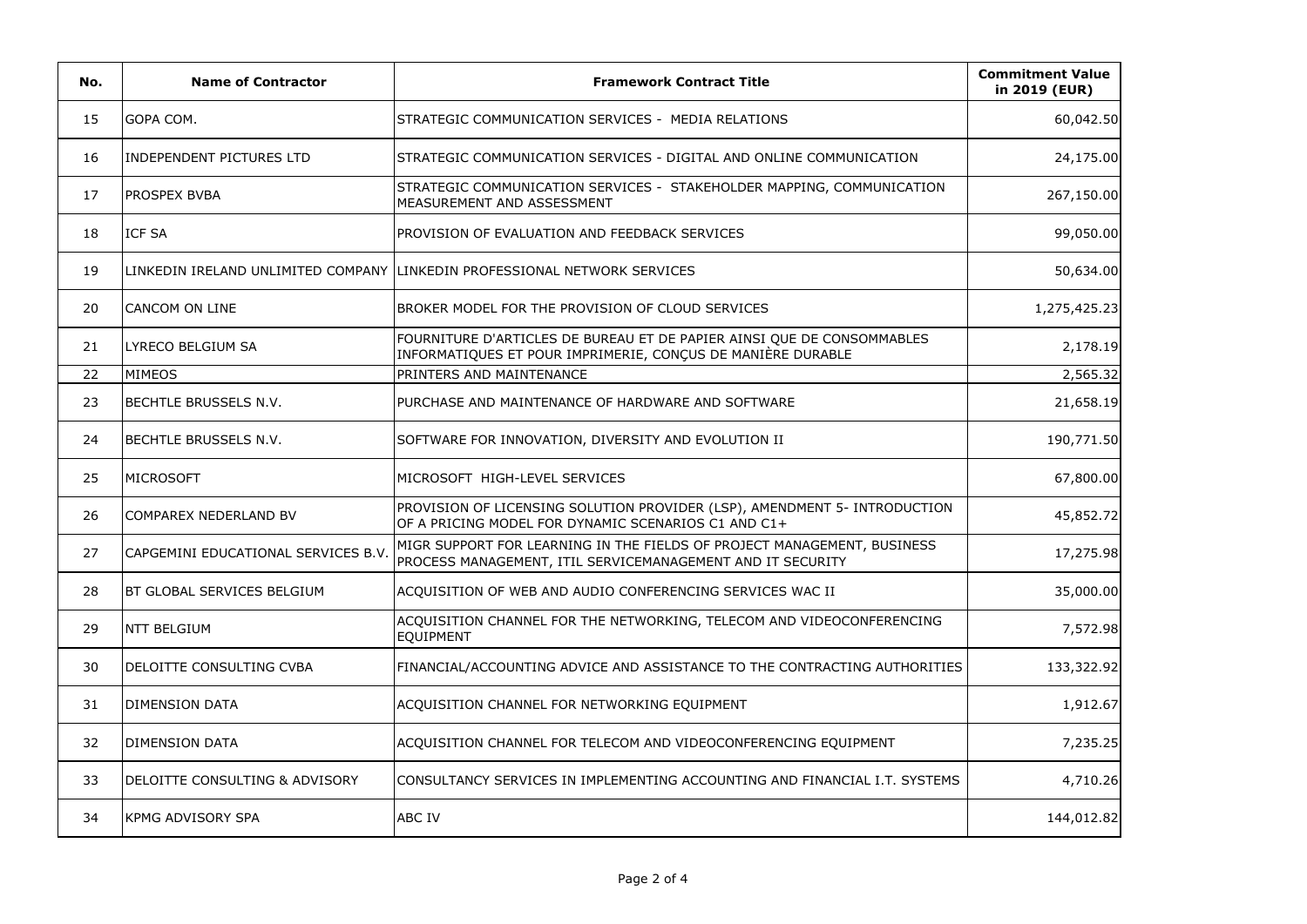| No. | <b>Name of Contractor</b>                                                                             | <b>Framework Contract Title</b>                                                                             | <b>Commitment Value</b><br>in 2019 (EUR) |
|-----|-------------------------------------------------------------------------------------------------------|-------------------------------------------------------------------------------------------------------------|------------------------------------------|
| 35  | <b>INSIGHT</b>                                                                                        | SOFTWARE PRODUCTS, MAINTENANCE AND SUPPORT (SIDE II)                                                        | 155,376.77                               |
| 36  | EBSCO INFORMATION SERVICES SAS                                                                        | THE SUPPLY OF SUBSCRIPTIONS TO SPECIALIST PERIODICALS, IN ALL FORMATS, AND TO<br>OTHER ELECTRONIC RESOURCES | 91,962.21                                |
| 37  | <b>BREITINGER AG</b>                                                                                  | OFFICE FURNITURE                                                                                            | 2,218.00                                 |
| 38  | <b>BURO-DOORN GMBH</b>                                                                                | STATIONARY AND OFFICE SUPPLIES                                                                              | 10,000.00                                |
| 39  | CORPORATE TRAVEL MANAGEMENT UK<br><b>LTD</b>                                                          | <b>TRAVEL AGENCY</b>                                                                                        | 180,000.00                               |
| 40  | DT4EU Consortium: Deloitte Consulting<br>and Transys International                                    | HIGH LEVEL CONSULTANCY AND STUDIES                                                                          | 199,335.00                               |
| 41  | <b>GETSYS LUXEMBOURG ASSOCIATION</b><br>MOMENTANEE*GETRONICS BELGIUM SA<br>SYSTEMAT LUXEMBOURG PSF SA | PROVISIONS OF HARDWARE SERVICES                                                                             | 7,773.66                                 |
| 42  | HOUTSCHILD INTERNATIONALE<br><b>BOEKHANDE</b>                                                         | <b>BOOKS</b>                                                                                                | 1,312.91                                 |
| 43  | HUBERT WAGENBACH OHG*WAGENBACH<br>PARTYSERVICE U MEHR                                                 | PROVISION OF CATERING SERVICES                                                                              | 65,500.00                                |
| 44  | I.K. Hofmann GmbH                                                                                     | <b>INTERIM STAFF SERVICES</b>                                                                               | 154,152.00                               |
| 45  | INTERQUEST GROUP (UK) LIMITED                                                                         | IT SYSTEMS EXPERT                                                                                           | 731,233.44                               |
| 46  | M.D.F TRAINING EN CONSULTANCY BV                                                                      | MANAGEMENT TRAINING                                                                                         | 3,650.00                                 |
| 47  | M.D.F TRAINING EN CONSULTANCY BV                                                                      | TEAM BUILDING                                                                                               | 27,577.87                                |
| 48  | NEUMANN BUSINESS SERVICES EK MAIL<br>BOXES ETC.                                                       | PRINTING SERVICES                                                                                           | 5,401.59                                 |
| 49  | PKF LITTLEJOHN LLP                                                                                    | SUPPLY OF TECHNICAL ASSISTANCE SERVICES IN THE FIELD OF AUDIT AND CONTROLS                                  | 42,920.00                                |
| 50  | PRICEWATERHOUSECOOPERS EU<br>SERVICESEESV                                                             | PERSONAL AND INTERPERSONAL SKILLS TRAINING                                                                  | 44,855.00                                |
| 51  | PROFIL NABYTEK AS                                                                                     | PROVISION OF FURNITURE                                                                                      | 54,413.72                                |
| 52  | THOMSON REUTERS (MARKETS)<br>DEUTSCHLAND GMBH                                                         | FINANCIAL MARKET INPUT DATA                                                                                 | 314,201.76                               |
| 53  | <b>SCHICK ARBEITEN GmbH</b>                                                                           | INTERIM STAFF SERVICES                                                                                      | 30,420.00                                |